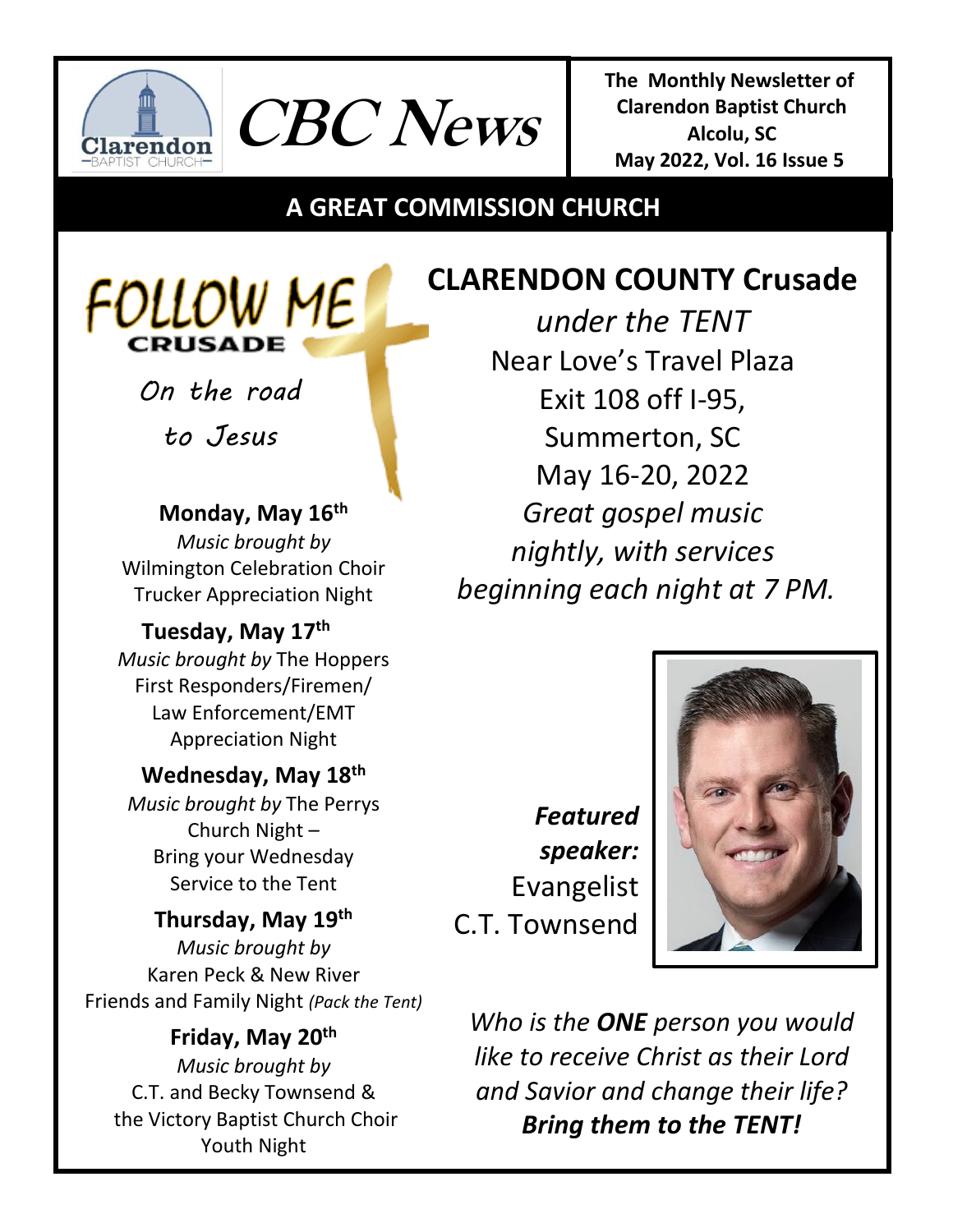| <b>Volunteer Workers for May</b>                                                                                                                                                                                                                                                            | <b>Happy Birthday</b>                                                                                                                                                                                                                                                                                                                                                                     |
|---------------------------------------------------------------------------------------------------------------------------------------------------------------------------------------------------------------------------------------------------------------------------------------------|-------------------------------------------------------------------------------------------------------------------------------------------------------------------------------------------------------------------------------------------------------------------------------------------------------------------------------------------------------------------------------------------|
| <b>Building Attendant:</b><br>Jack Hubbard<br><b>Nursery</b><br><b>Heather Alsbrook</b><br>5.1<br>5.8<br><b>Beth Etheridge</b><br>5.15<br><b>Crystal Thompson</b><br>5.22<br>Patti Odom                                                                                                     | <b>Taylor Evans</b><br>2<br>6<br><b>Tom Chappell</b><br><b>Tolley Horton</b><br><b>Carole Evans</b><br>11<br>12<br><b>Andrew Gabert</b><br>Please call the church office if<br>Linda Pierce<br>28<br>we have missed your birthday.                                                                                                                                                        |
| 5.29<br>Nancy Mitchum<br><b>Counting Committee</b><br>5.1<br>Dr. Robert Etheridge,<br><b>Tommy Geddings</b><br>Tabitha Gardner,<br>5.8<br>Jodi Thompson<br>5.15<br>Jewell Brown, Amy Chappell<br>5.22<br>Betsy Jordan, Patti Odom<br>5.29<br>Dr. Robert Etheridge,<br><b>Tommy Geddings</b> | <b>Calendar of Events</b><br>Ladies Social, $6 - 8$ pm, CBC FH<br>2<br>8<br><b>Mother's Day</b><br>Baby/Child Dedication AM Service<br>No evening service/activities.<br>9<br><b>Bridal Shower for Kristen Hubbard</b><br>All ladies invited! $-6$ PM $-7:30$ PM<br>10<br>Deacons Meeting, 7 PM<br>15<br><b>Graduate Recognition Sunday</b><br>16-20 Follow Me Crusade (Details on front) |
| <b>Ushers</b><br>5.1<br>Aaron, Grainger, &                                                                                                                                                                                                                                                  | <b>PRAYER MINISTRY</b>                                                                                                                                                                                                                                                                                                                                                                    |
| <b>Wyatt Powell</b><br>5.8<br>Chris, Bryce, & Reid Jordan<br><b>Stacey &amp; Reese McInnis</b><br>5.15<br>5.22<br>Tom Chappell, John Horton<br>5.29<br>Jay Gardner, John Thompson                                                                                                           | <b>CBC Members</b><br>Johnny Baker, Jewell Brown, Jennie Durant,<br>Valorie Evans, Dan McInnis, Ray Richburg,<br>Shaun Richburg, *Berneice Smith, Will Thomas                                                                                                                                                                                                                             |
| <b>FAITH PROMISE MISSION</b><br>umter<br><b>PREGNANCY</b><br><b>CENTER</b><br>Serving Sumter, Lee,<br>and Clarendon Counties                                                                                                                                                                | Baby Bottle Boomerang<br>SAVE YOUR CHANGE. SAVE A LIFE!                                                                                                                                                                                                                                                                                                                                   |

21 Barnette Dr.

Sumter, SC 29150

Phone: 803.773.8858

Fax: 803.773.2222

24-Hour Hot Line: 803.464.6144 office@sumterpregnancycenter.com

To benefit Sumter Pregnancy Center. Sunday, May 8<sup>th</sup> through the end of June. Bottles will be available for pick up in the sanctuary on May 8<sup>th</sup>.